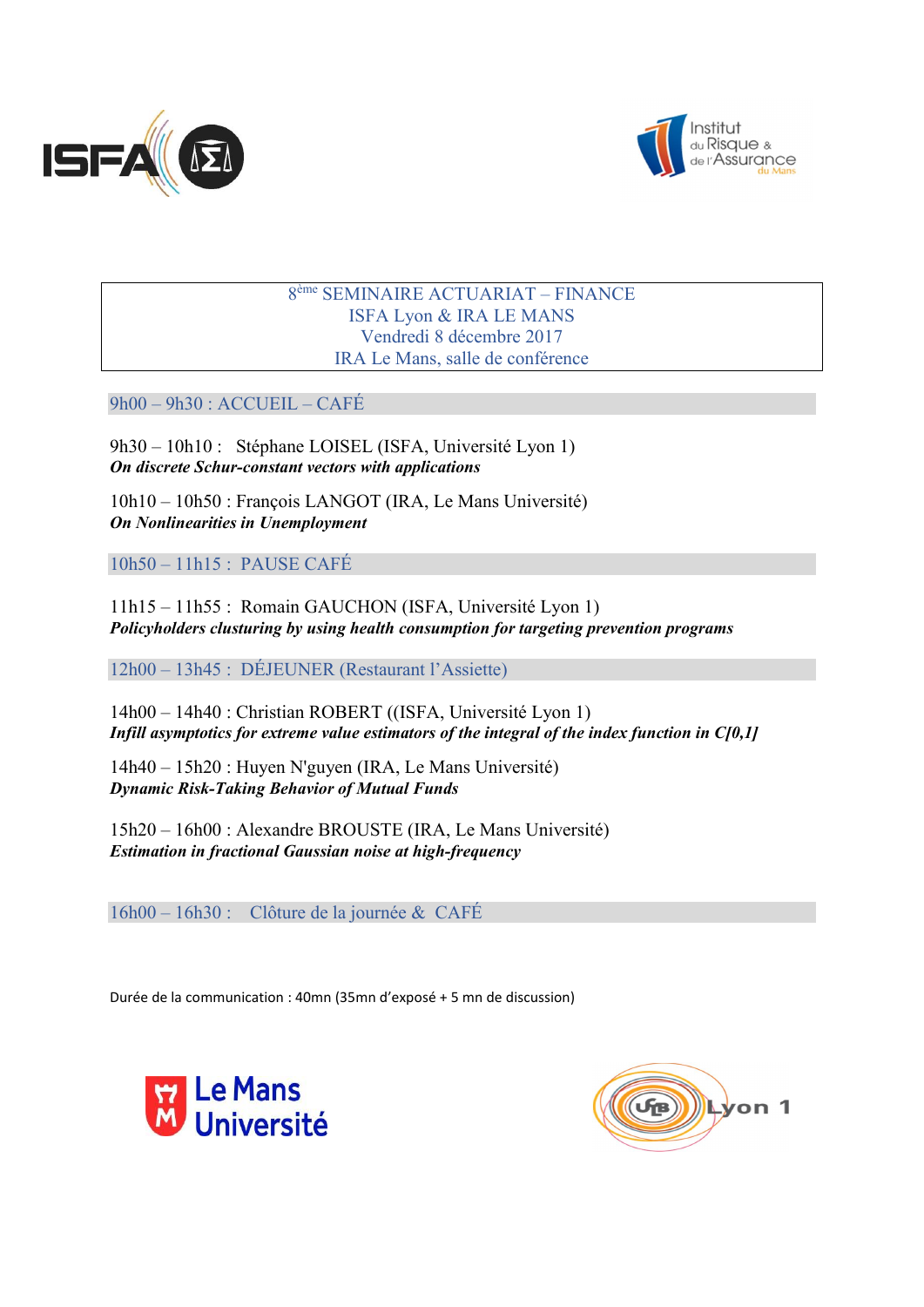# ABSTRACTS

### Alexandre BROUSTE (IRA, Le Mans Université)

Title : *Estimation in fractional Gaussian noise at high-frequency*

Abstract : Asymptotic efficiency of the sequence of maximum likelihood estimators is considered in the statistical experiment implying the fractional Gaussian noise observed at high-frequency. Likelihood ratio hypothesis tests are also studied with an application to oil price modeling.

### Romain GAUCHON (ISFA, Université Lyon 1)

Title : *Policyholders clusturing by using health consumption for targeting prevention programs*

Abstract : Prevention is a burning topic for insurers. Nevertheless, beginning a prevention program asks a lot of practical questions. One of them is the necessity to target the action. How can we offer a prevention service only to those who will benefit most of the effect ? To answer this question, we have to take into account the limited amount of data available about the policyholders for an insurer. We will present a practical way to cluster the policyholders of a health insurance company into interpretable risk classes. Using these classes, we will be able to offer adapted prevention programs. Our results have been obtained on a real database, coming from an additional health insurance company.

### François LANGOT (IRA, Le Mans Université)

Title: *On Nonlinearities in Unemployment*

Abstract: This paper proposes an extended version of the DMP model to explain the dynamics of the US labor market. We take into account occasionally binding constraints and integrate worker heterogeneity, endogenous firing costs and a minimum wage. At each period, aggregate dynamics of unemployment combine heterogeneous reactions, specific to each labor market segment which can be in four different regimes: in the first, it is optimal to hire; in the second it is optimal to do nothing; in the third it is optimal to fire workers; and the last one it is optimal to close the firm. Combining global methods to solve the model and particle filtering to estimate the structural parameters, take advantage of the information on nonlinearities that are contained in the data. We also show that our model can explain the dynamics of the Beveridge curve, despite the presence of endogenous separations, as well as a large part of the wage inequalities and their movements over the business cycle. Beyond its ability to explain unemployment and wage fluctuations, we also show that our extension of the basic DMP model allows us to match the measured impact of a minimum wage increase on employment and wage inequalities. To go beyond existing studies, we show that this policy evaluation depends on the business cycle episode. The talk is based on joint work with Stéphane Adjemian & Frédéric Karamé (Le Mans Université).

#### Stéphane LOISEL (ISFA, Université Lyon 1)

Title: *On discrete Schur-constant vectors with applications*

Abstract: This talk is concerned with Schur-constant survival models for discrete random variables. Our main purpose is to prove that the associated partial sum process is a non- homogeneous Markov chain. This is shown in different cases as the random variables take values in the set of nonnegative integers or in the set of integers smaller than \$m\geq 1\$. The property of Schur-constancy is also compared for these cases. We also present a few additional results on Schur-constant vectors.